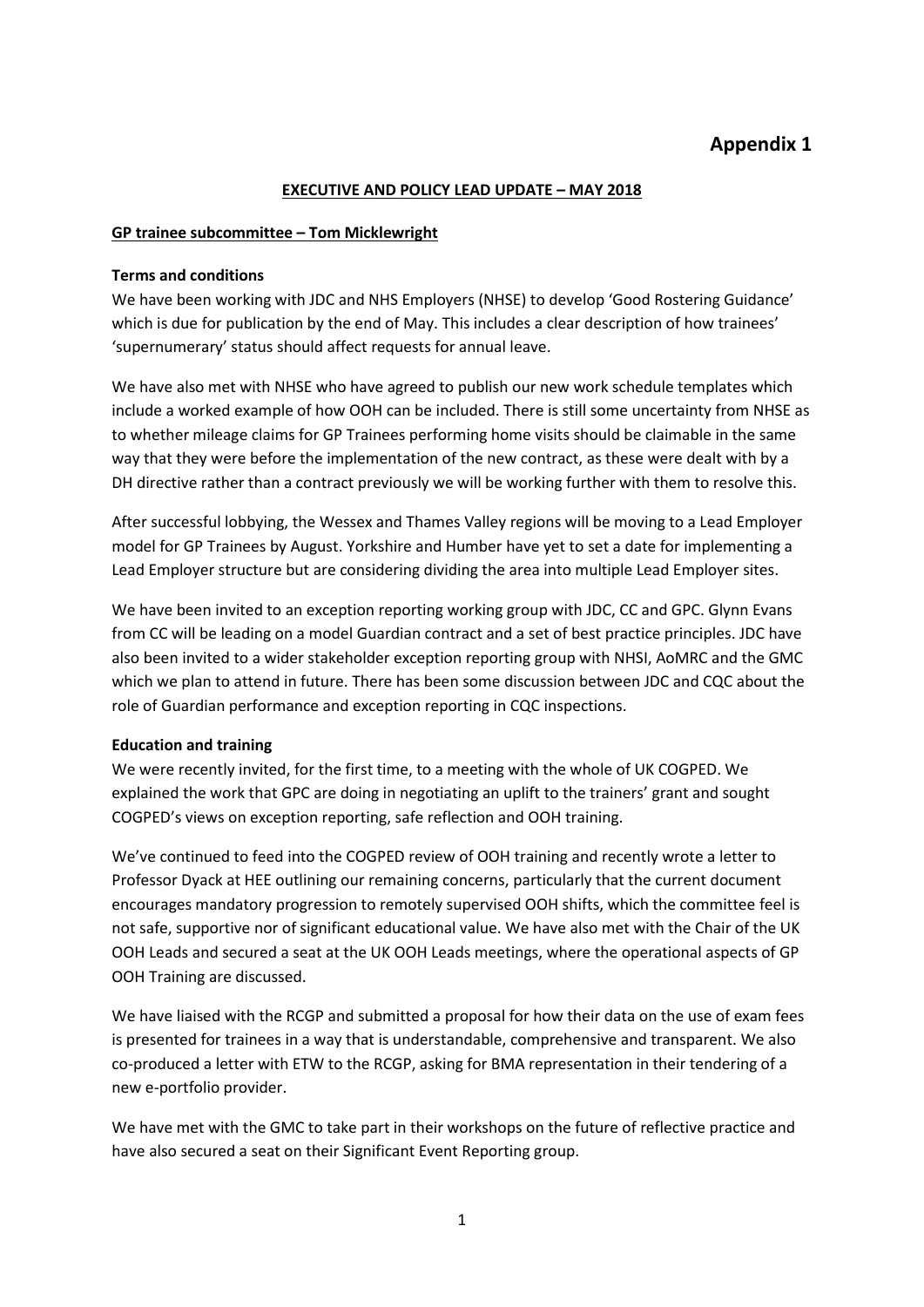# **Representation**

At LMC Conference, we published and promoted our new guide to GP Trainees and LMCs working effectively together, which can be found here: [https://www.bma.org.uk/about-us/how-we](https://www.bma.org.uk/about-us/how-we-work/local-representation/local-medical-committees/gp-trainees-and-lmcs)[work/local-representation/local-medical-committees/gp-trainees-and-lmcs](https://www.bma.org.uk/about-us/how-we-work/local-representation/local-medical-committees/gp-trainees-and-lmcs)

On March 7<sup>th</sup>, we produced our second GP Trainee newsletter and we will shortly be working on our third for June. We have also been working with Member Relations and the comms team to update the way in which GP Trainees can identify themselves from their membership details, with the aim being then to allow our reps to email all the GP Trainees in their region; this is something we have never had access to previously, and will be a big step for improving our ability to represent members.

In preparation for the end of our session in September, we're also preparing a number of guides for new reps joining our committee, to improve engagement in the list-server, to pass on tips and advice from experienced reps, and to try to improve GP Trainee representation across the policy groups.

Finally, our subcommittee were quick to respond to the case of GP Trainee Dr Luke Ong, who faced deportation because the next available assessment date for his application for Indefinite Leave to Remain fell outside of his Tier 2 Visa expiry date. We reached out to Dr Ong to offer him our full support, helped to share his petition widely, and worked with GPC and Chair of Council to raise the profile of his case and write to the Home Office. My blog article can be found here: [https://www.bma.org.uk/connecting-doctors/the\\_practice/b/weblog/posts/government](https://www.bma.org.uk/connecting-doctors/the_practice/b/weblog/posts/government-deportation-of-gp-trainee-defies-belief)[deportation-of-gp-trainee-defies-belief](https://www.bma.org.uk/connecting-doctors/the_practice/b/weblog/posts/government-deportation-of-gp-trainee-defies-belief)

#### **Sessional GP subcommittee – Zoe Norris**

The following are current high priority areas; the rest of our workplan remains ongoing.

We hosted a roundtable event for all groups representing more than 5000 GPs to discuss the main issues facing sessional GPs. This was attended by representatives from the RCGP, GPC, NASGP, Family Doctor Association, GP Survival and Resilient GP. It was an extremely useful event and there was an appetite to work more collaboratively on sessional issues, particularly around ensuring GPs can make an easy transition between different contractual status types, improving the information available to newly qualified GPs on sessional working, and developing a collective blueprint for what "good" looks like for locums working in both traditional general practice and in new models of care. A follow up meeting and ongoing collaboration is planned.

Working in a system under pressure – Zoe has been asked by Richard Vautrey to lead an electronic working group to produce some practical guidance for GPs in the wake of the Bawa-Garba case which will sit alongside the pan-BMA response. This will focus on what partners, salaried GPs, locums and GP trainees should do if they believe workload is compromising patient safety. The rest of the group includes Julius Parker (C&R), Matt Mayer (workload), Tom Micklewright (trainees). We are hoping for a fairly rapid turnaround.

Pensions and performers list – specifically annualisation which affects ALL GPs, and the ongoing work as part of the PCSE group on performers list. Krishan Aggarwal is responsible for both areas, and is making significant progress with both, supported by other BMA and GPC colleagues.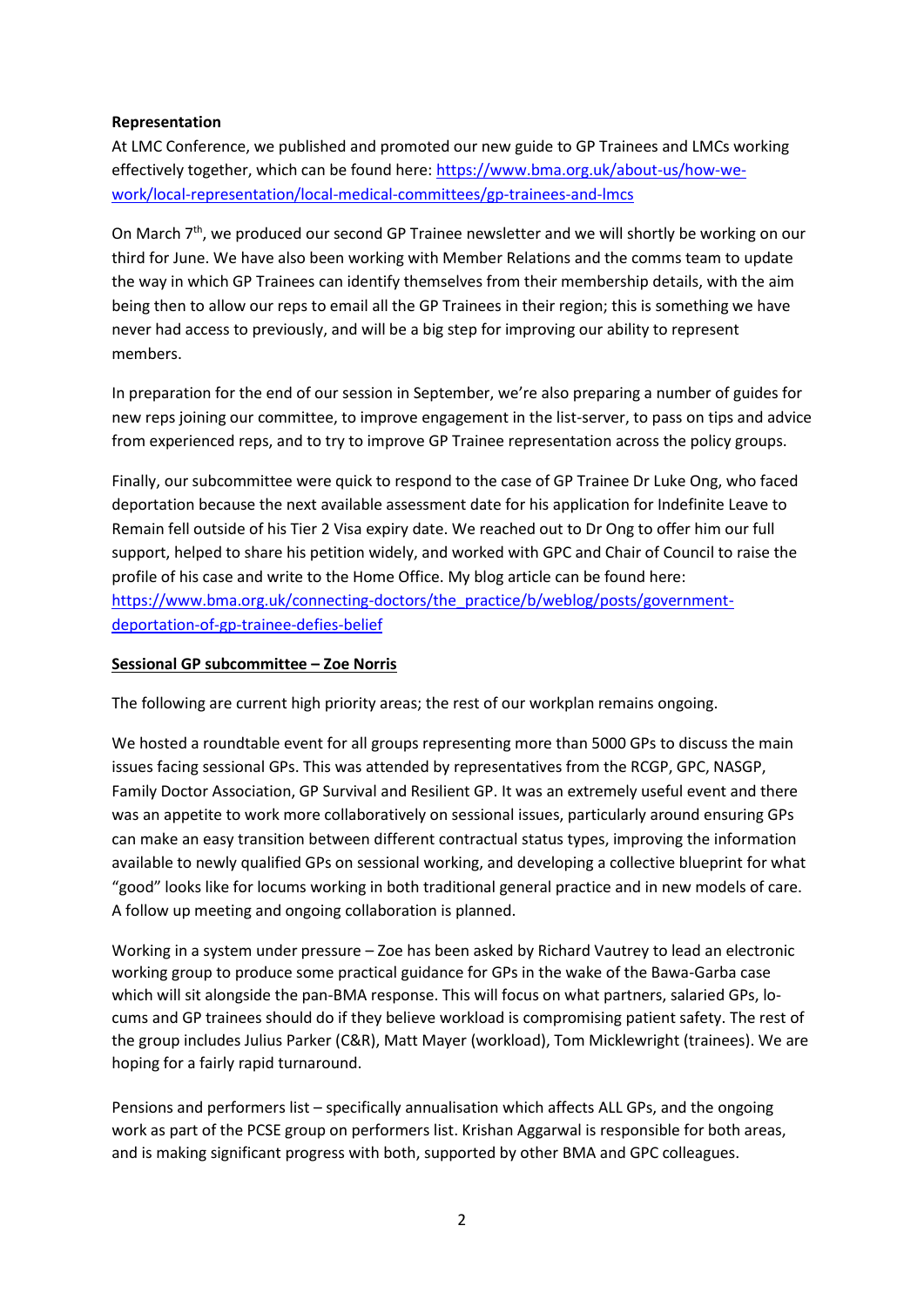Indemnity – Matt Mayer continues to feed into discussions that Mark Sanford-Wood is having regarding the new indemnity scheme, with a focus on how this will affect both sessionals and particularly OOH colleagues.

- 1) Partnership model review Zoe is sitting on this group.
- 2) Low volume appraisal guidance Paula Wright has represented the Sessional Subcommittee on this piece of work to standardise and ensure transparency during the appraisal process for those GPs doing fewer clinical sessions. This piece of work has just been signed off.
- 3) GP workforce initiatives retainer scheme, GP career+. Vicky Weeks has led on these; issues around low numbers for both possibly compounded by NHS digital being unsure of their accuracy. Ongoing discussions about the best use of these schemes.
- 4) Model locum terms and conditions Ongoing discussions around this.
- 5) Response to HM Treasury Taxation of self-funded work-related training consultation this is a positive step to extend tax relief to self-funded, work related training. To submit letter of support to the consultation, highlighting particularly how this will help workforce recruitment and retention.

#### **Representation – Bruce Hughes**

#### **Gender Diversity**

The Task and finish group led by Rachel Ali has sent surveys to both LMCs and GPC members. Thank you for your support with this. The Group will meet again shortly to discuss the results and next steps.

#### **Living Our Values (LOV)**

The policy group will be involved in evaluating the LOV work which took place in the GPC England meeting. Fay Wilson is leading with the kind help of the facilitators of the group work and Secretariat. We will be keen to hear from the devolved Nations regarding their approach to LOV.

#### **Policy Group Engagement**

We are exploring the mechanisms whereby the appropriate engagement takes place with representatives of the Devolved Nations in UK wide Policy Groups. We are aware that there may be other issues within GPC subcommittees and will work collaboratively to try and resolve these issues.

#### **Regional Elections**

These are now completed.

#### **Prison GP Representative Election**

The election for this relatively newly created position has been successfully conducted. The voting for this election took place on the BMA's new online election system.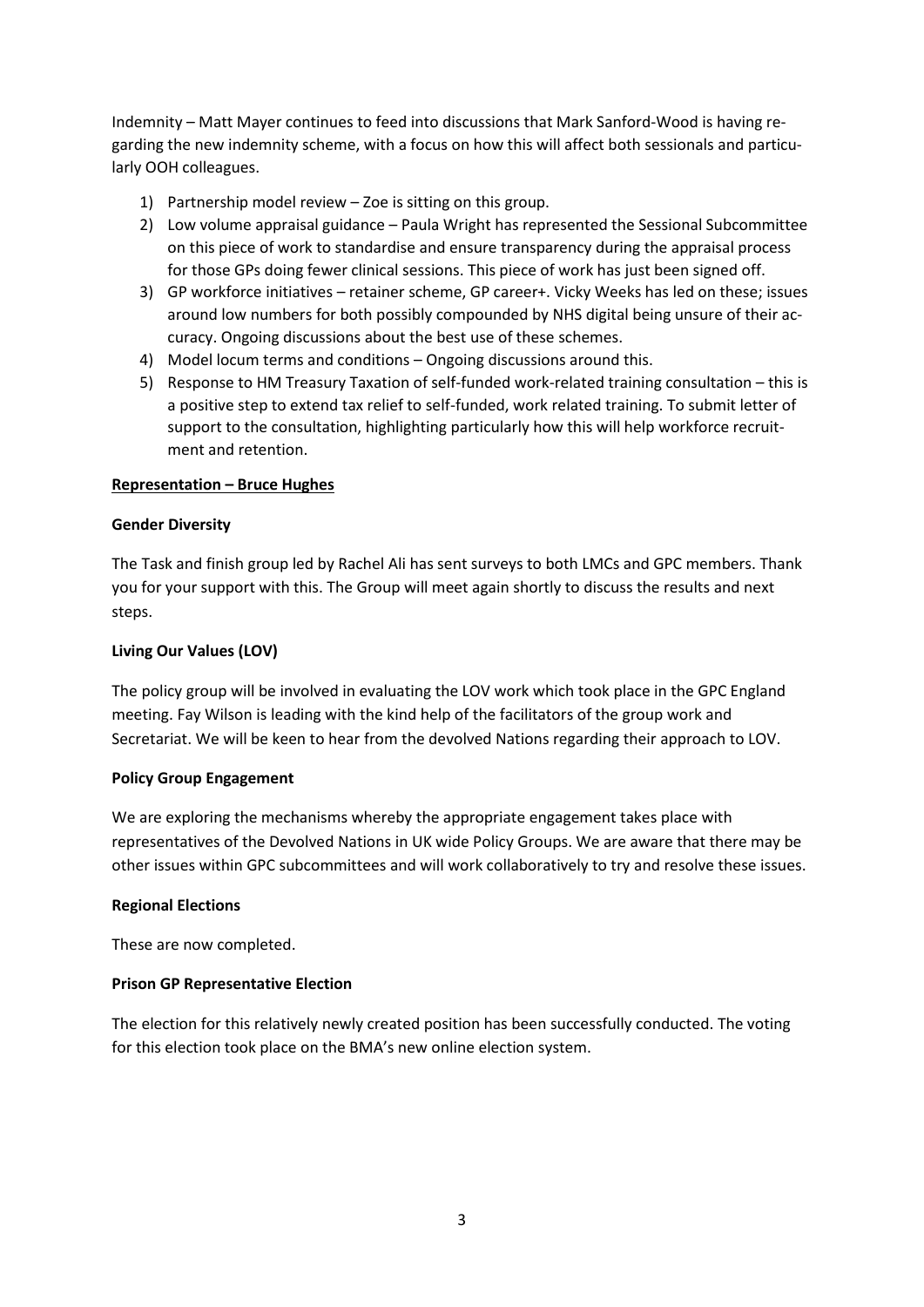## **Webpage**

This is now live in a fairly simple form, we are working to get a comprehensive election section up and running.

## **Dispensing policy group – David Bailey**

We met PSNC last Thursday and are going to finalise a short paper to DH and NHSE regarding supply issues and reimbursement. Some of the detail will be a matter of negotiation as interests not always 100% aligned but one key thing we all agree on is the need to return to proper generic prescribing where possible rather than branded generics. Hope to have more detail and probably the actual paper by next GPC.

## **RECURRENT AND SUSTAINABLE FUNDING AND RESOURCES**

# **General Practice Forward View – Chandra Kanneganti**

## **2017/18 highlights**

- GPC roadshows included a GPFV item.
- FOI request of CCG transformation monies and information provided to all LMCs on the funding they are entitled to.
- Success stories in helping LMCs to access funding.
- Attendance at LMC reference group and GPFV steering group. opportunities to liaise directly with NHS England regarding the GPFV and issues LMCs are experiencing.
- Survey with LMCs about the progress of the GPFV in their areas.
- Attendance at the GPFV oversight group meeting with seventeen other organisations, including NHS England, where the progress of the GPFV was discussed and issues were raised by member organisations who had received feedback from GPs throughout the country. GPC challenged number of NHSE assertions. We are awaiting NHSE response for our challenge of recurrent and non-recurrent funding's.

#### **Work in development**

• GPFV 2 year on report – currently under review – planning to publish this month.

#### **Future work**

- Clarification on accessing funding for improving access to general practice
- Clarification on accessing practice manager development funding
- Analysis of GP investment data released by NHS Digital in September 2018

#### **A WORKFORCE STRATEGY THAT IS RECURRENTLY FUNDED TO ENABLE EXPANSION**

#### **Education, Training and Workforce – Helena McKeown**

#### **Primary Care leadership development**

I attended the national working group on primary care leadership development and emphasised the role of LMCs in primary care leadership. One might well ask where has all the money promised in the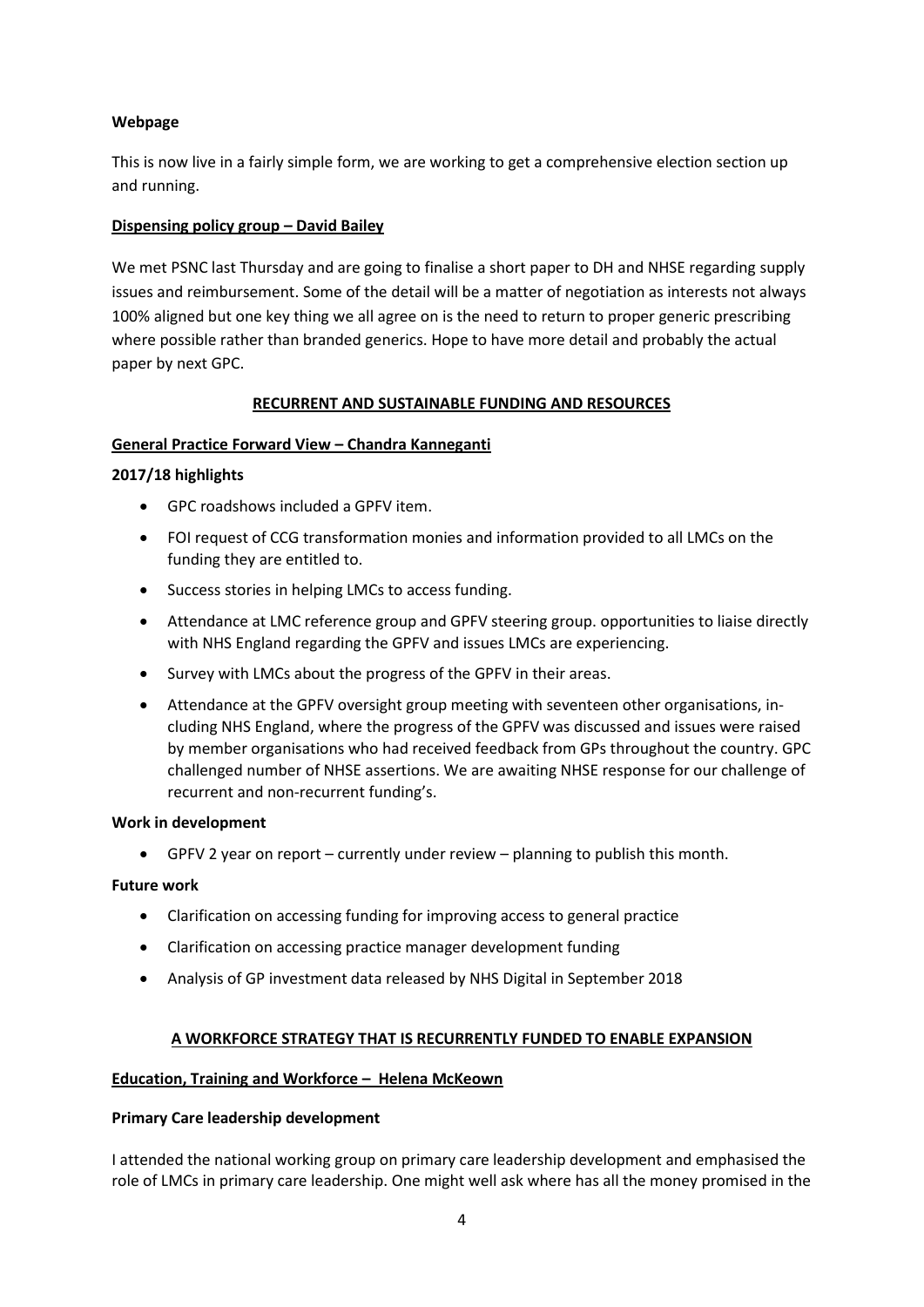GPFV for this gone as we scrabble around for partners to support GP expenses to develop leadership. We're meeting regularly and at least we're well and truly at the table now.

#### **Expansion of mental health therapists in primary care pathways**

NHSE have produced a draft guidance document for GPs and commissioners which, when finalised, will be published on the NHS England website. Donna Tooth represented the GPC on a teleconference with our feedback at this stage of its development and to aim to resolve any remaining barriers to practices hosting mental health therapist via co-location including: premises capacity (one solution to this is to base the mental health therapists in one location within a locality, but then share their time across multiple practice sites) and to consider how many practices have outstanding business cases for additional estates funding; Resources – when mental health and other services have been hosted in the past, the cost of using the premises, e.g. facilities management, utilities, rent etc, have not been included in the commissioning budget; Expectations / sustainability – there has to be a clear understanding between commissioners and providers as to what is expected, how it has been costed, how much funding is available and for how long.

Ideally, it needs to be recurrently funded, which will enable mental health therapists to be embedded in the extended primary care team and assist with the broader delivery of preventative care for patients; Organisational development - if Practices are offered protected time to enable the whole practice team to consider how access to community mental health therapy could be embedded within the day to day running of the practice, there will be a greater chance of therapists becoming an accepted and essential part of the services practices offer to their patients.

#### **Clinical Pharmacists in general practice**

We are working with Clinical and Prescribing on this for a complimentary workforce expansion paper and the clinical pharmacist paper(s).

#### **Working with Sessional subcommittee**

We are working with the Sessionals as a significant part of our workforce and I met with the Sessional Exec. again in May to discuss within-GPC representational concerns and mutual strategy.

#### **Physician Associates in primary care**

We contributed our views to the new A5 booklet *Physician Associates, a working solution in primary care* has been posted to every GP practice in England to help raise awareness and provide a better understanding of the physician associate (PA) role. You can look at the materials provided on the [Faculty of physician associate \(FPA\) website.](http://www.fparcp.co.uk/employers/pas-in-general-practice)

#### **International GP Recruitment**

ETW is indebted to the knowledge Terry John continues to bring to the International GP Recruitment Board as this programme matures. NHS England had invited us to support the process for interviewing international GPs as part of the programme but we reached an impasse with NHSE over funding LMC members' expenses to attend interviews. We are hopeful that NHS England will become the umbrella sponsor for general practice taking away the burden on GP practices going forward but accept that this is likely to take time to implement.

Outside of the IGPR board we recognise there is some work needed to empower GP practices to apply for a sponsorship licence for non-UK GPs and GP Registrars and we are going to explore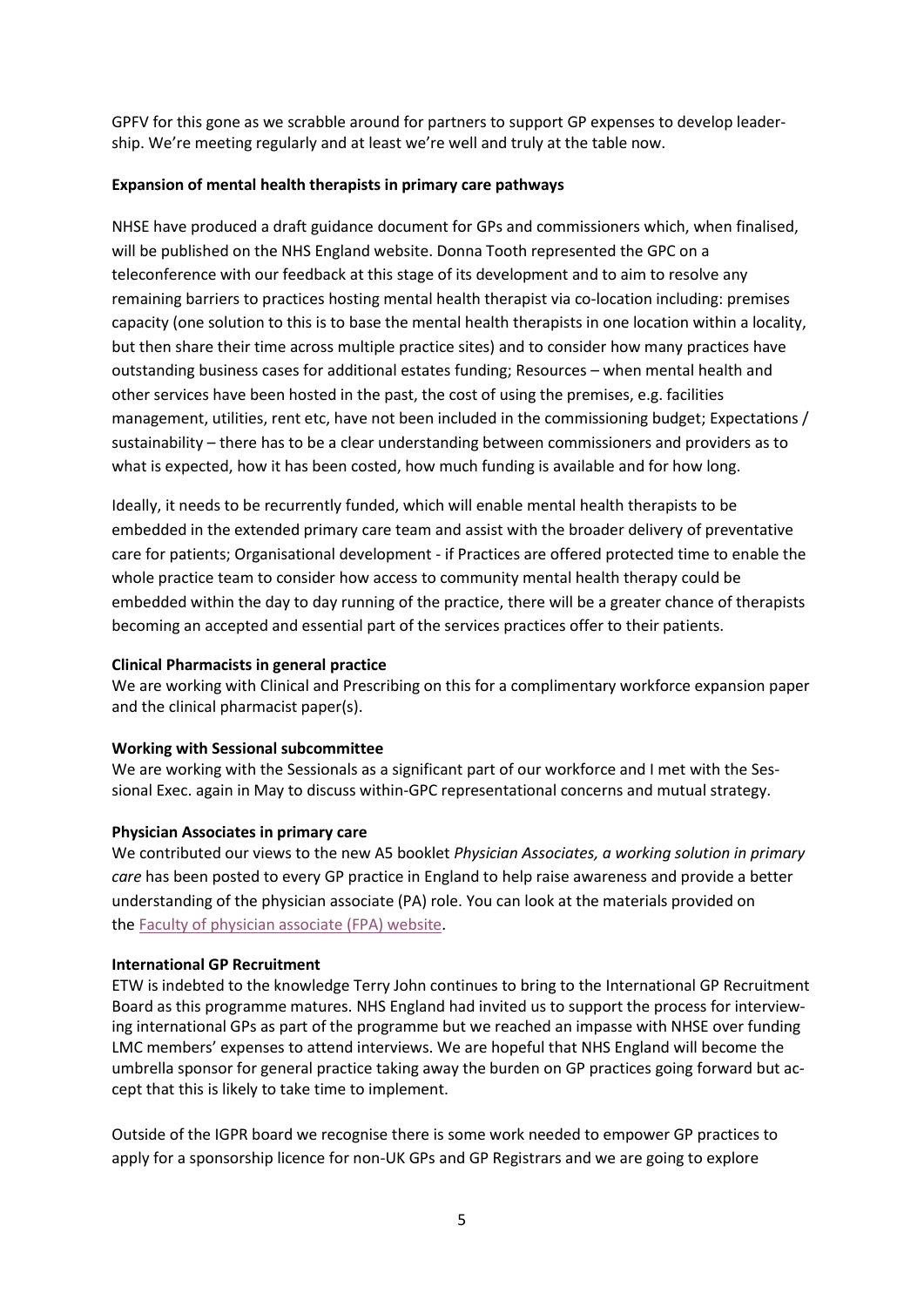developing a summary/checklist to help GP practices navigate the sponsorship process (based on the guidance issued by the Home Office).

At the end of last year the Secretary of State had written to the Health Committee on the issue of Non-EEA General Practitioner Visa regulation and in response the Committee is seeking case examples where the process set out in his [letter](https://www.parliament.uk/documents/commons-committees/Health/Correspondence/2017-19/Letter-from-Secretary-of-State-for-health-to-Chair-of-Committee-Visa-restrictions-for-non-EU-Doctors-19-October-2017.pdf) is not working as planned. We are aware of trainees on GP training schemes, who having come to the end of their GP training have encountered problems applying to positions within GP surgeries. With some being unable to secure a post, or having to work in hospital medicine rather than risk any difficulties with their visa or worse still having to leave the UK because many GP practices do not hold a sponsorship license. We are currently collating evidence to forward to the Health Committee.

You can read more here[:http://www.parliament.uk/business/committees/committees-a](http://www.parliament.uk/business/committees/committees-a-z/commons-select/health-committee/news-parliament-2017/gp-visa-issues-launch-17-19/)[z/commons-select/health-committee/news-parliament-2017/gp-visa-issues-launch-17-19/.](http://www.parliament.uk/business/committees/committees-a-z/commons-select/health-committee/news-parliament-2017/gp-visa-issues-launch-17-19/) We have also put an advert in the news bulletin for GPC asking for case examples.

# **Web page**

Shabana Alam-Zahir and Beth Roberts are writing a short guide for newly qualified GPs for the proposed new ETW website, something along the lines of -

"I've qualified as a GP, now what?" - the admin process - RCGP / GMC / performers list / indemnity including timelines.

- creating your working week things to consider
- post CCT opportunities inc. fellowships
- where and how to job hunt sites, agencies
- mentoring
- signposting to useful resources

#### **GP Occupational Health Service**

I attended the BMA's Occupational Medicine Committee (OMC) with Sophie Sauerteig for their input into what a comprehensive UK-wide fit-for-purpose occupational health service for all GPs should look like Sophie has been mapping what's available across the UK currently and some initial attempts to cost a service have been started. The OMC are now inputting into the latest version of a document comparing what's currently available, for whom, how its paid for and draft service specification and estimated cost.

#### **RCGP's trial of GP Specialist Accreditation**

The RCGP are trialing a new accreditation for GPSIs, initially with dermatology GPSIs; we became aware of this by our representation on the RCGP Council and I am pursuing a meeting with Kamila Hawthorn, who is leading this at the RCGP as a VC of Council to discuss our views on potential separate accreditations for things that GPs currently do, and must be defended as able to continue to do without diplomas.

#### **Targeted GP Training (TGPT)**

We remain positive in our support of some doctors who want to re-enter GP training. The GP trainees who passed their Work Place Based Assessments and one of the two required exams (either Applied Knowledge Test (AKT) or Clinical Skills Assessment (CSA)) but left training between August 2010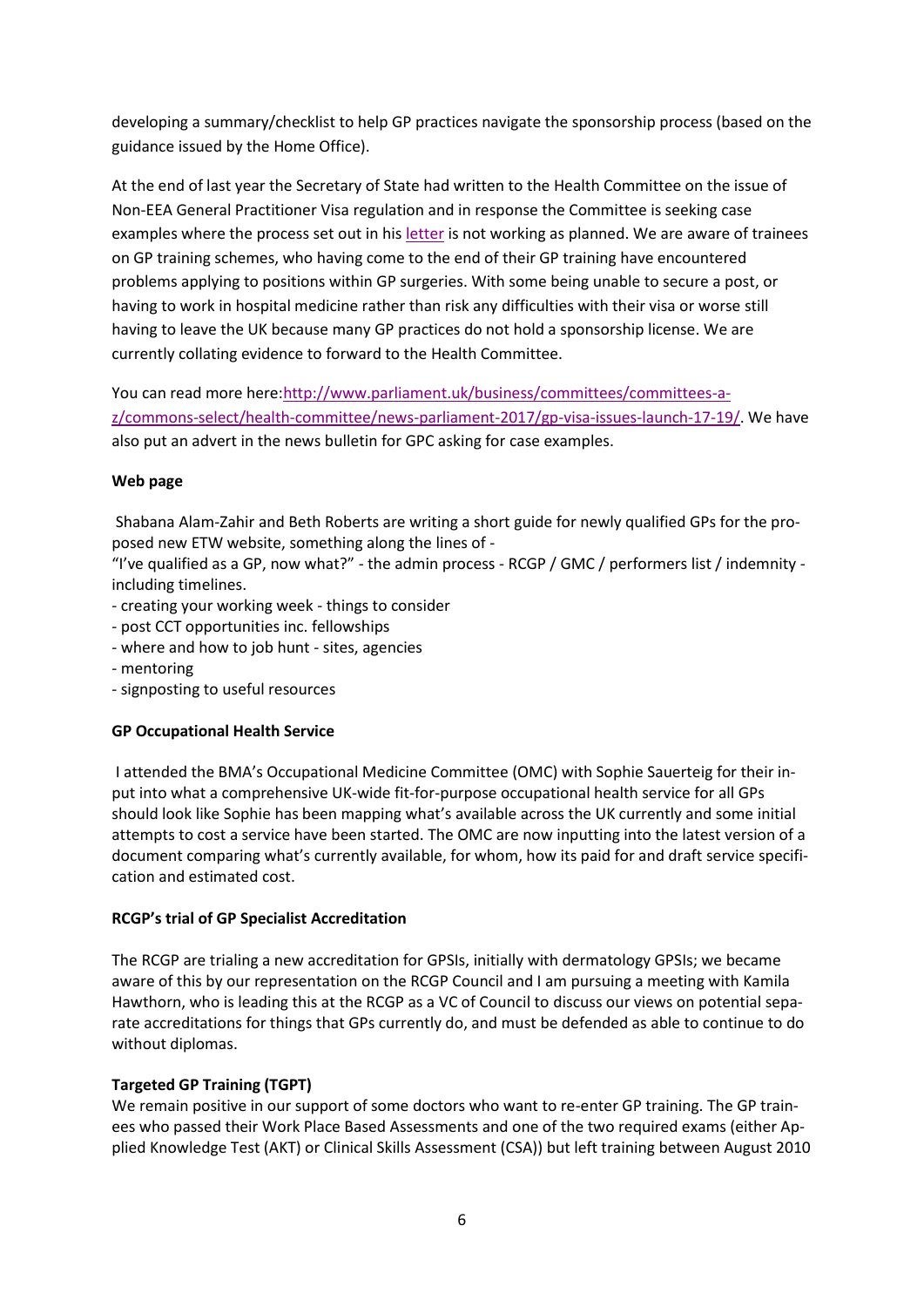and February 2018 without passing the second exam will be given the chance to resume their training for 18 months (with six months additional in exceptional circumstances). There are [other criteria](https://hee.nhs.uk/our-work/targeted-gp-training-scheme) which must be met in order to qualify for the scheme, which must be borne in mind. The focus is on providing a re-entry route for those who were progressing in training but were unable to pass one of the exam components of the Membership of the Royal College of General Practitioners (MRCGP) qualification in the time available. Applications will follow the National Recruitment process and be open from August 2018 to February 2021, subject to GMC approval of the exam changes. Details, eligibility and how to apply are at: [https://gprecruitment.hee.nhs.uk](https://gprecruitment.hee.nhs.uk/)

#### **General Practice Workforce Advisory Board**

We are monitoring the progress on the *General Practice Forward View* workforce commitments and raising any items for clarification at the regular Board meeting.

## **RCGP ePortfolio**

We co-produced a letter with GPTS to the RCGP, asking for BMA representation in their tendering of a new e-portfolio provider.

## **Working with the Queens Nursing Institute on General Practice Nursing and Community Nursing**

Alex Ottley (Senior Policy Advisor) and I had a very promising introductory meeting with the Queens Nursing Institute reviewing progress on the Nurses ten-point plan, in particular community nursing and Practice nursing, and subsequently they will also meet with Chaand Nagpaul as there are many shared retentions issues.

## **NHS England regional steering groups on GP nursing**

Mike Parks is going to join the group in London, but we need GP representatives on the groups to start influencing each regional GP nurse programme.

#### **MSK Practitioners**

The MSK Practitioner announcement by Krishna has, at the point of writing, had a last-minute holdup.

#### **Scotland**

The most current issue is the 3+1 (years as an ST1, ST2, ST3, then ST4) debate. Scottish GPC and RCGP have jointly argued it should be in general practice to further their ability to be a generalist and be consistent with the new contract. Both BMA and RCGP policy is to support longer training but that is not going to happen at this time. In addition, all trainees will move to a single employer throughout their hospital component as well as their GP component (where that already happens with NES).

#### **Wales**

Wales has a number of things being considered within the GMS contract review workforce work stream and separately around trainee incentives, supporting training of wider workforce, Medical Practitioners List (MPL) review but nothing concrete. Wales have had single lead employer throughout training period which has been v well received.

#### **N. Ireland**

For the first time in a generation N Ireland are failing to fill our training posts.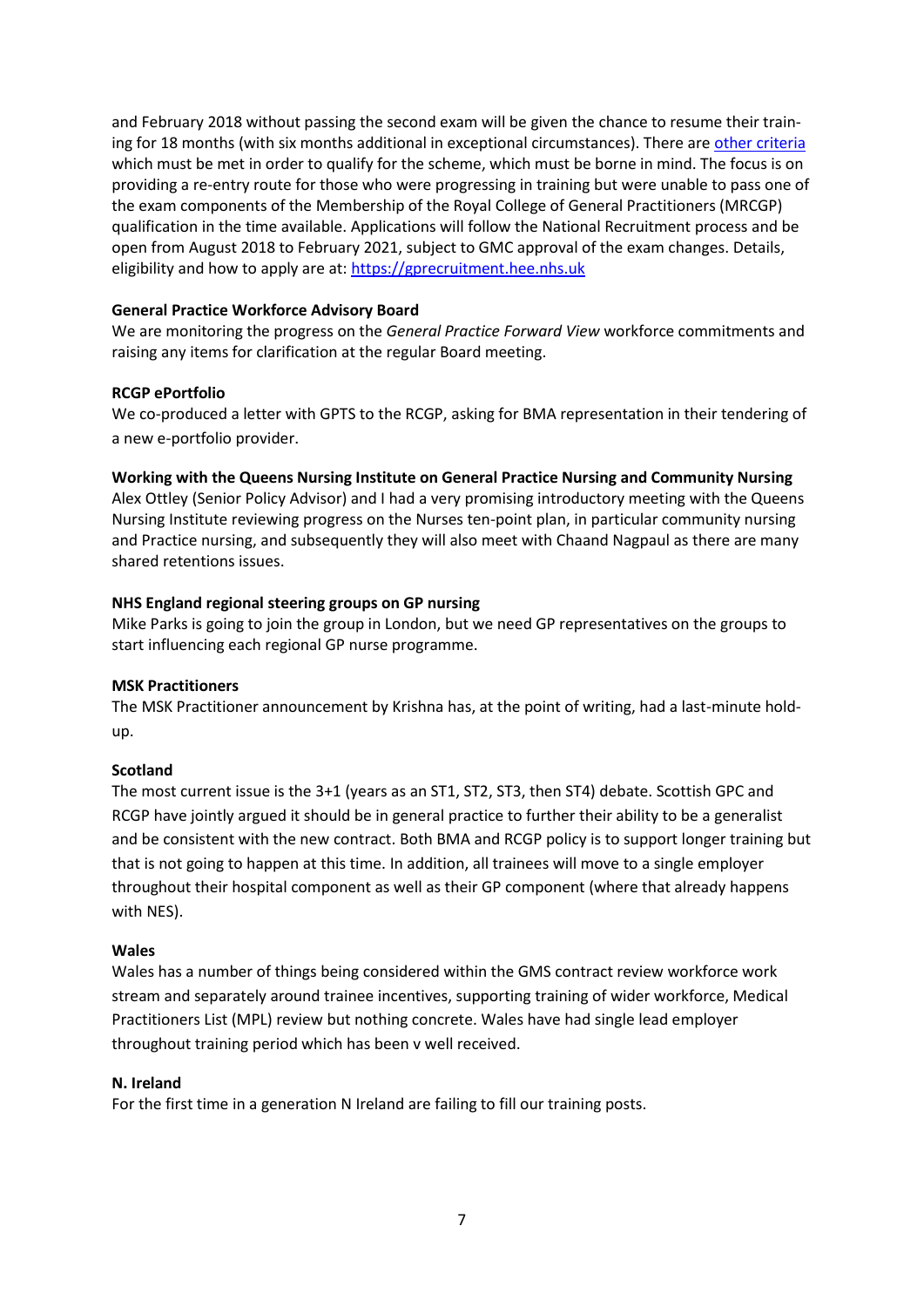#### **A SUSTAINABLE, LONG -TERM INDEMNITY PACKAGE FOR GENERAL PRACTICE**

## **Indemnity**

In October 2017 the Secretary of State for Health and Social Care (DHSC) announced that the Government would develop a state-backed indemnity scheme for general practice in England. The new scheme will be administered by NHS Resolution, with membership at Clinical Commissioning Group level or above – it will not be at GP practice or individual GP level. No decision has yet been made on how the scheme will be operated, or by whom.

It is expected that all GPs undertaking GMS, PMS, APMS, plus any integrated care delivered under a NHS Standard contract will be covered by the scheme, as well as GPs working in prisons. It is also expected that all GP trainees will be covered, in addition to other medical professionals working for a practice in the provision of contracted services.

The provision of medico-legal support will not form part of the new schemes offering. Meetings to finalise the development of the scheme are ongoing between the GPC, the RCGP, NHS England, DHSC, Treasury and UK Government Investments representatives. Discussions on how the scheme should be funded will take place with GPC England Executive in the summer. GPC representatives continue to meet with the three main medical defence organisations to discuss progress. Although this scheme will be England only, the Welsh government has announced it will also introduce a state backed scheme in April 2019 which will be aligned as far as possible to the scheme in England. This is to ensure that GPs in Wales are not at a disadvantage relative to GPs in England and that GP recruitment and cross border activity will not be adversely affected by different schemes operating in both countries.

# **ENABLING PRACTICES TO MANAGE THEIR WORKLOAD IN ORDER TO DELIVER SAFE SERVICES AND EMPOWER PATIENTS AND CAREERS AS PARTNERS IN CARE**

# **Clinical and Prescribing – Andrew Green**

We have met with NHSE regarding **Pandemic Flu planning.** This is a truly terrifying subject and discussions concentrated on what measures would need to be put in place to allow come sort of continuing service should the worse happen. These ranged from the suspension of QOF to arrangements for mass burials. From our point of view, it would be vital to maintain practice income as well as providing new protections from GMC and negligence claims for doctors working in extraordinary circumstances.

The **QOF Review work** is coming to an end with a report from NHSE in the final stages of editing. It is important to note that, when released, this will be a discussion document and subject to negotiation. I am confident that this work has been done to a high standard and with input from the right people, which is not to say that we will agree with all that is contained within. Related to this, we met with the **NHSE diabetes directors** to talk through how the diabetes domain might be amended to allow for more appropriate treatment of the frail.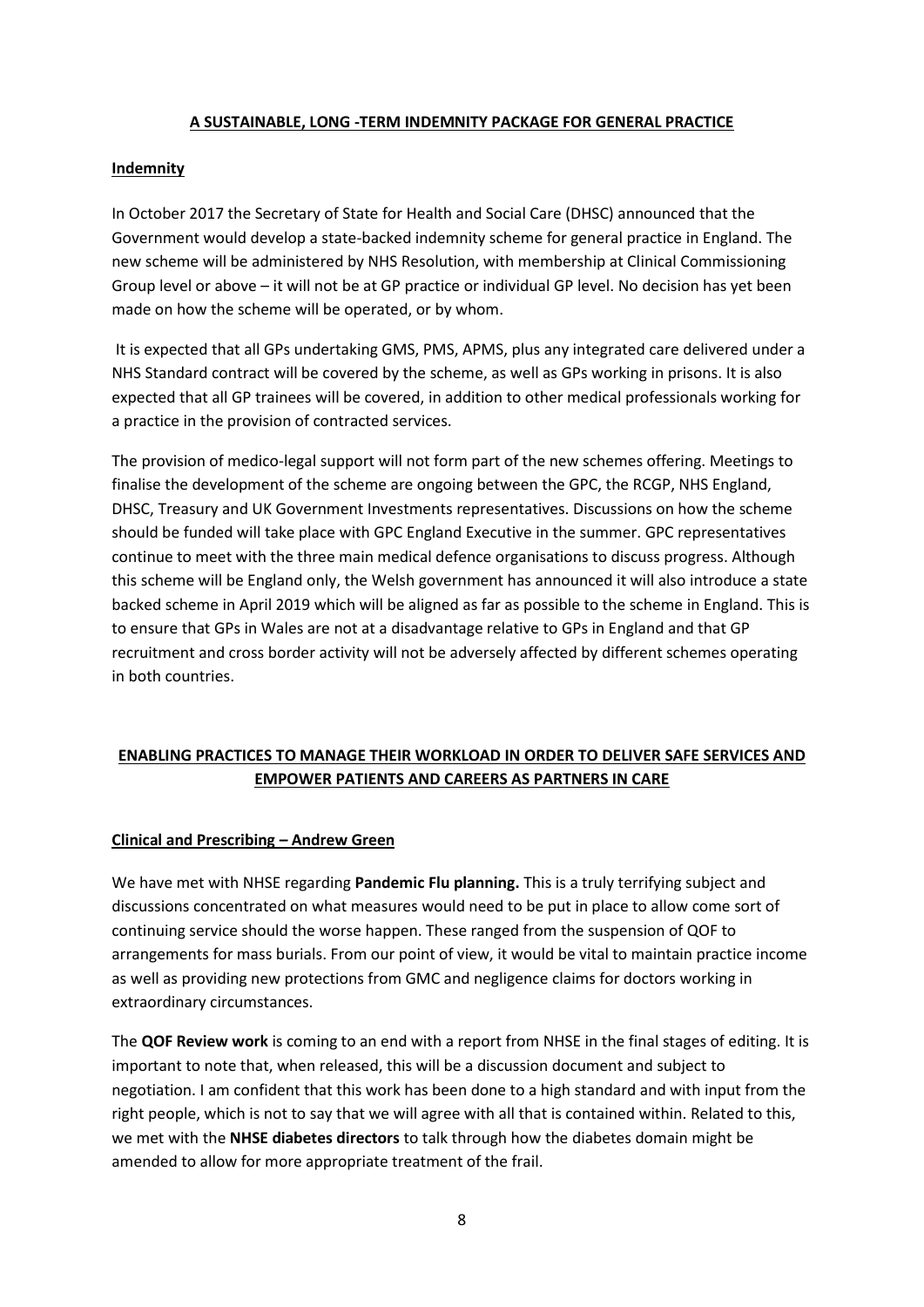Problems with the **drug supply chain** continue, and we met with DH to see if there were ways that the impact of these difficulties could be reduced. As a result, a stocktake of availability that is already done on a monthly basis by PrecsQipp should be finding its way to prescribers.

A **roundtable on prescribed drug dependence** was held by the BMA Board of Science, and we attended to ensure that GPs views were presented. Jane Lothian from the C&P group will be leading on the current PHE review into this subject.

We have seen the report of the **Consultation on commissioning for Gender variance** which has been written but not published. C&P, Contracts, and BMA ethics have met to discuss the implications of this and are meeting NHSE shortly.

I have met with the **National Childbirth Trust** to discuss their *#hiddenhalf´* campaign. They are keen to get funding into general practices to allow universal provision of a 6-week post-natal appointment for the mother aimed at reducing the level of undetected mental health problems in this group. It was refreshing that they have come at this problem based on the need for funding as opposed to the need for us simply to do more, and there appears to be support for this initiative.

We have met with NSHE and the DH to discuss the fundamentally flawed **GP-level metrics project.** While it is difficult to disagree with the fact that it would be good to have reliable meaningful data of our individual performance the barriers that exist to this, and the dangers that are inherent in the release of flawed data, are considerable.

Updates to the BMA website continue with some amendments to the pages on [prescribing](https://www.bma.org.uk/advice/employment/gp-practices/service-provision/prescribing/prescribing-in-general-practice) and [gender incongruence.](https://www.bma.org.uk/advice/employment/gp-practices/service-provision/prescribing/gender-incongruence-in-primary-care) A [statement on Spirometry](https://www.bma.org.uk/advice/employment/gp-practices/service-provision/prescribing/spirometry-in-primary-care-gpc-statement) has been provided for LMCs and practices. The costs of providing this service are increasing and there is unfair variation in the resources provided for practices to do this, in many cases this is being provided at a considerable financial loss. Guidance on the [contractual requirements in prescribing OTC medicines](https://www.bma.org.uk/advice/employment/gp-practices/service-provision/prescribing/low-value-medicine-guidance) has also been published.

I have attended a Board of Science symposium on **Antimicrobial resistance** - informing of the refresh of the UK strategy, where I led a table discussion on 'Appropriate diagnosis and prescribing of antimicrobials. Bill Beeby has met NHSE to discuss the provision of **individual prescribing numbers.**

# **Workload – Matt Mayer**

#### **Safe Workload Limits on General Practice**

- Letter has gone out to LMCs requesting data and feedback on cooperative working to reduce workload, responses coming in
- Further guidance will then be drafted based on this

# **Workload Control Toolkit**

- Home visit policy template currently under development by MMc
- I will be meeting with BDA and NHSE re: OOH/111 dental provision to prevent GPs being expected to deal with dental problems where no dentist is available
- Expansions of letter templates in Quality First suite
- Explore and develop procedures for GPs to divert excess workload to other NHS services, within the constraints of the current contract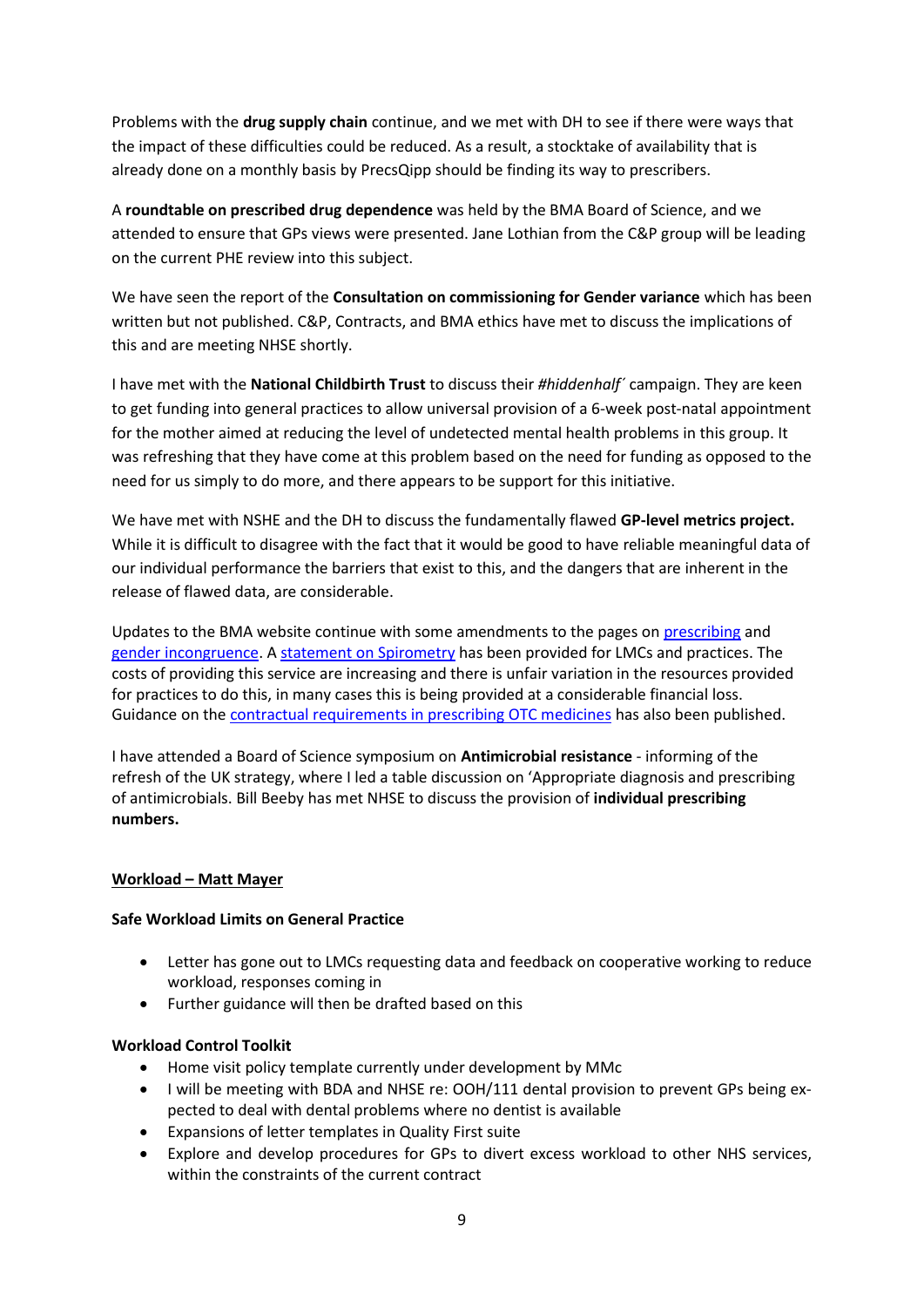# **Workload Data Collection**

- Working with NHSE to gather up to date data on GP workload
- Looking at using SmartCard timestamps to log true work time
- Develop a self-reporting system for workload breaches

# **Integrated Urgent Care & Out Of Hours**

- I will be meeting regularly with NHSE IUC steering group
- Ensuring that 111 cannot book directly into in-hours appointments

# **THE RETENTION OF A NATIONAL CORE CONTRACT FOR GENERAL PRACTICE THAT PROVIDES A HIGH-QUALITY SERVICE FOR PATIENTS**

## **Contracts and Regulation – Bob Morley**

- Continuing to advise and support LMCs on local responses to NHS England's inappropriate position and CCG guidance on meeting reasonable needs and core hours subcontracting;
- Advising and supporting various LMCs re disputes with commissioners over contractual/noncontractual clinical activity
- Revised guidance on registration/treatment of inpatients published following receipt of QC advice
- Continuing to respond to concerns on and implications of GP at Hand Practice /Babylon; advising on regulations re subcontracting arrangements
- Guidance on out of area registration regulations is being updated
- Working with PFC on issues over collaborative payments for safeguarding work and wider guidance on contractual versus chargeable services; obtaining legal clarification ongoing
- Katie- Bramall- Stainer leading on supporting Mark Sanford Wood on continuing work with NHS England and RCGP on regulation of "low volume "of clinical work; agreed policy ready for publication
- Meeting arranged with Chief Coroner to discuss issues of concern identified by LMCs
- Further liaison meetings with CQC and RCGP; being consulted on the annual practice information collection submission and other aspects of its new phase of regulation; also continuing to bring individual practice/LMC concerns and queries to CQC attention. In particular LMC responses on problems with CQC registration processes have been collated and will be discussed with CQC in a forthcoming registration issues workshop
- Ongoing responses to requests for advice on C and R issues via listserver, direct queries from LMCs and direct queries from individual GPs via BMA
- Progressing action on UK and England Conference resolutions
- Contracts and Regulation workplan updated and live on BMA website
- Supporting work with NHS England and Capita on contractual aspects of PCSE problems; Krishan Aggarwal leading on performers list matters
- Successfully challenged NHS England on local refusals to fund phased return of sick GPs
- Successfully challenged NHS England on ultra vires PCSE processes for removal of out of area patients
- Challenging NHS England and Capita on ongoing issues with violent patient removals; working with NHS England to draft revised policy complying with regulations in light of recently negotiated changes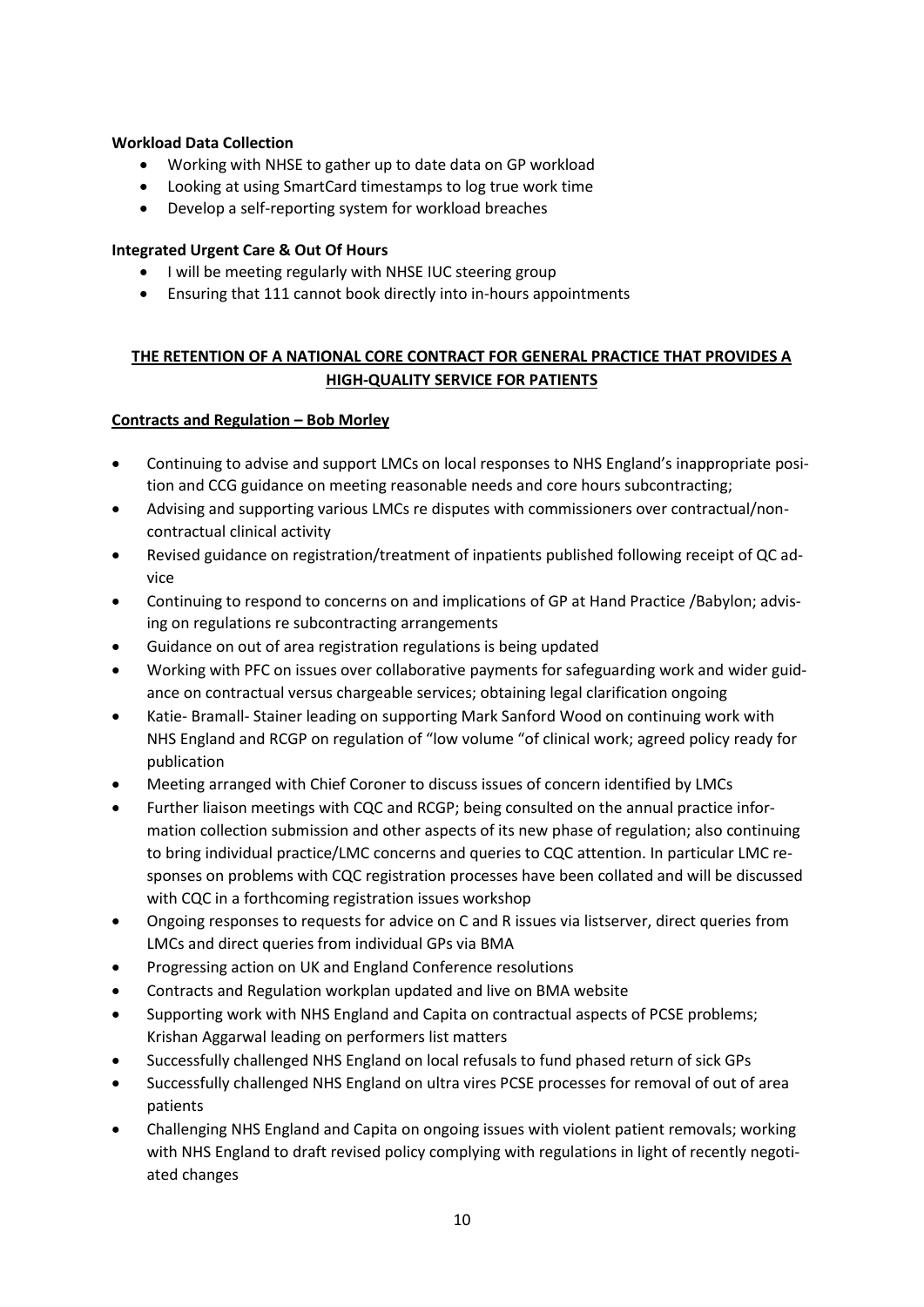- With the clinical and prescribing policy group, follow-up meeting with NHS England to discuss gender identity care consultation response and way forward on GP prescribing
- Updated guidance on private charging of registered patients drafted and publication imminent
- Julius Parker, on behalf of C&R, contributing to working group producing guidance for GPs on raising concerns over workload

## **Commissioning and Working at Scale Group – Simon Poole**

#### **Working at scale webinar**

Following on from the 'Our profession, our future' event in Leeds, and the working at scale content in the national GPC contract roadshows in England, we used the content to develop a 'lunchtime learning' webinar for GPs. This CPD accredited webinar was held on 3<sup>rd</sup> May. Feedback and engagement data is still being collected but attendees were very engaged during the Q&A and the recording will provide an ongoing resource for GPs.

## **Primary Care Networks**

Simon joined the GPC exec in attending an NHS England workshop at the end of March on Primary Care Networks (PCNs). The workshop was attended by senior stakeholders from across primary care and discussed the vision for, and the future development of PCNs, as mentioned the in recent NHS England Planning Guidance. The workshop will help inform a new document that NHS England are producing to set out the vision, key characteristics and examples of good practice. Simon will continue to work with GPC exec to ensure GPC input as appropriate into the development of this document.

#### **ACOs, ICSs & STPs**

In April we launched a new survey of LMCs and the BMA's Regional Co-ordinators and IROs, on their experience of and engagement with STPs, ICSs and ACOs. We expect to publish the results of the survey in late May. In addition, following on from the successful STP webinar held in November 2017, we will be holding another webinar on 6th June, focusing specifically on the development of ICSs and what they will and could mean for doctors. The expected NHS England consultation on the ACO contract has yet to be launched due to purdah, but the policy group will help feed into the BMA's response in due course.

#### **Commissioning gaps**

We are carrying out some research looking at current commissioning gaps in England, assessing where there is variation in what local services CCGS commission in different areas, thereby creating a 'postcode lottery'. As part of this, we have submitted an FOI to all CCGs, requesting data on what enhanced services they fund in their areas, and how has been spent on each service for the period of 2016-2018. The results of these FOI requests are currently being analysed and will be shared with LMCs.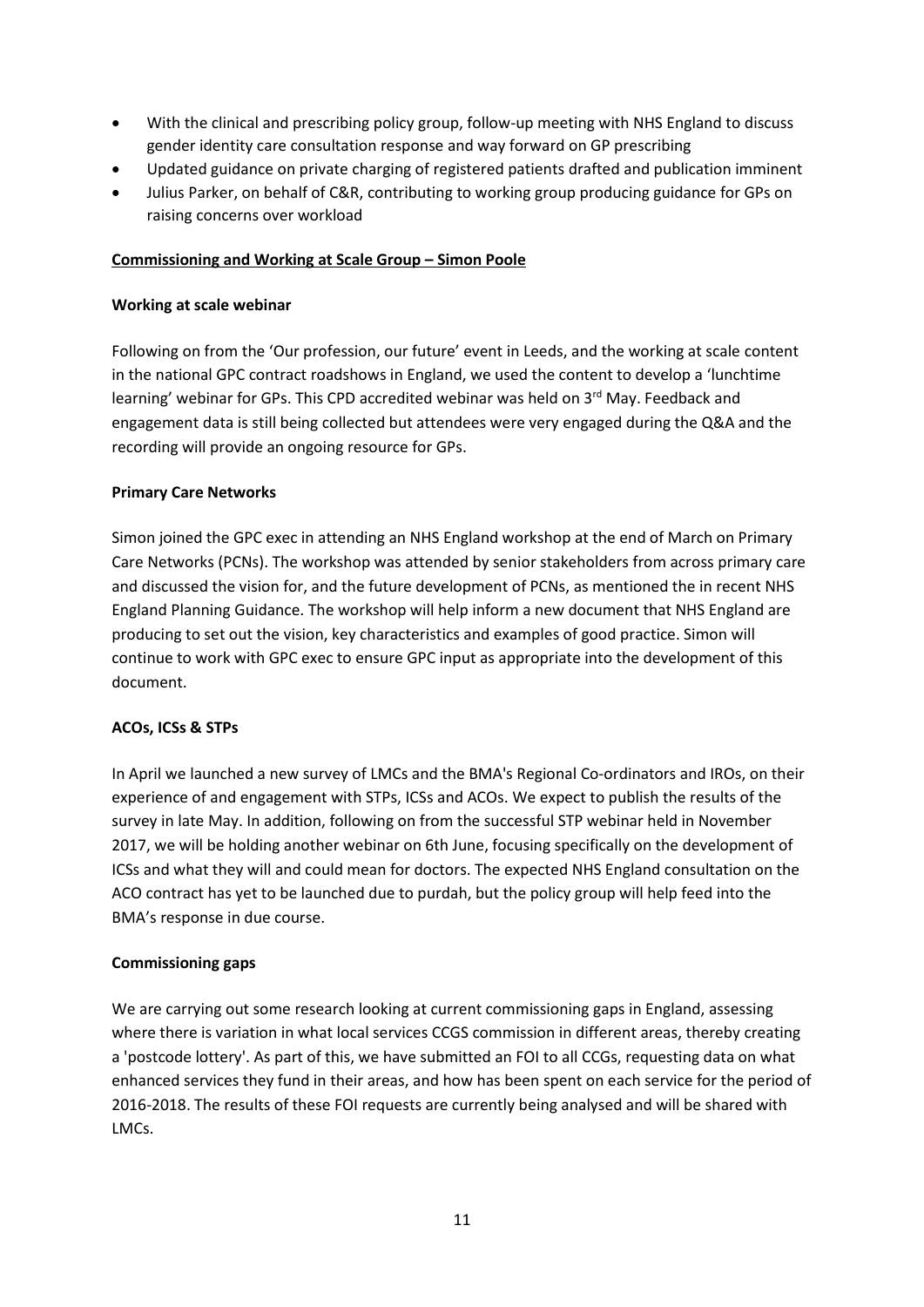## **Care Homes**

We are developing a discussion paper on examples of good practice for cost-effective initiatives that involve GP practices supporting the care of people in nursing and care homes, including end of life care. Examples have been provided by GP members, which we will be incorporating into a paper to be published later this year. We will be sharing our work with NHS England to feed into best practice at the front line.

# **PREMISES, IT INFRASTRUCTURE AND ADMINISTRATIVE SUPPORT TO ENABLE THE DELIVERY OF QUALITY CARE**

# **Premises and practice finance – Ian Hume**

In March, GPC sent two FOI requests to PCSE and then NHS England, relating to the extent of GP pensions issues and about the number of claims for compensation for loss of earnings/increased costs due to Capita's incompetence. We had not received a response to these within a reasonable timeframe and so GPC has reported NHS England to the ICO for non-compliance with the FOI Act. Since, reporting to the ICO we have received a response to the FOI relating to compensation for loss of earnings which we are now considering next steps.

We are also expecting the National Audit Office report into NHS England's management of the Primary Care Support contract with Capita to be published mid-May, which should highlight the issues, and whether actions taken to date have been appropriate and satisfactory. We are working on a series of communications to push for action to resolve the issues which we have been highlighting for the past two years.

GPC are still awaiting the draft PCDs back from DHSC, having agreed the policy intentions with NHS England in February. GPC were unable to reach agreement on the terms for development grants, so these have been removed from the PCDs, and agreed to a premises review to look at how to take development grants forward and address other premises issues. GPC are in the process of agreeing the terms of reference of the group, but it will likely be that the group will agree recommendations and a paper from the review will be published (similar to the QOF review). These recommendations will not be binding to any party and any contractual changes to the PCDs will be subject to negotiations between NHS England and GPC.

#### **Information Management, Technology and Information Governance – Ethics Team**

We are delighted that government has announced a fundamental change to the Memorandum of Understanding between NHS Digital, the Home Office and the Department of Health and Social Care (MoU). The government has committed to restricting NHS Digital's data sharing with the Home Office to the tracing of an individual who is being considered for deportation action having been investigated for, or convicted of, a serious criminal offence, or where they present a risk to the public. Previously the MoU permitted disclosures by NHS Digital to the Home Office for suspected immigration offences without consideration of the seriousness of the offence. It is estimated that the change to the MoU will exclude some 95% of current Home Office requests.